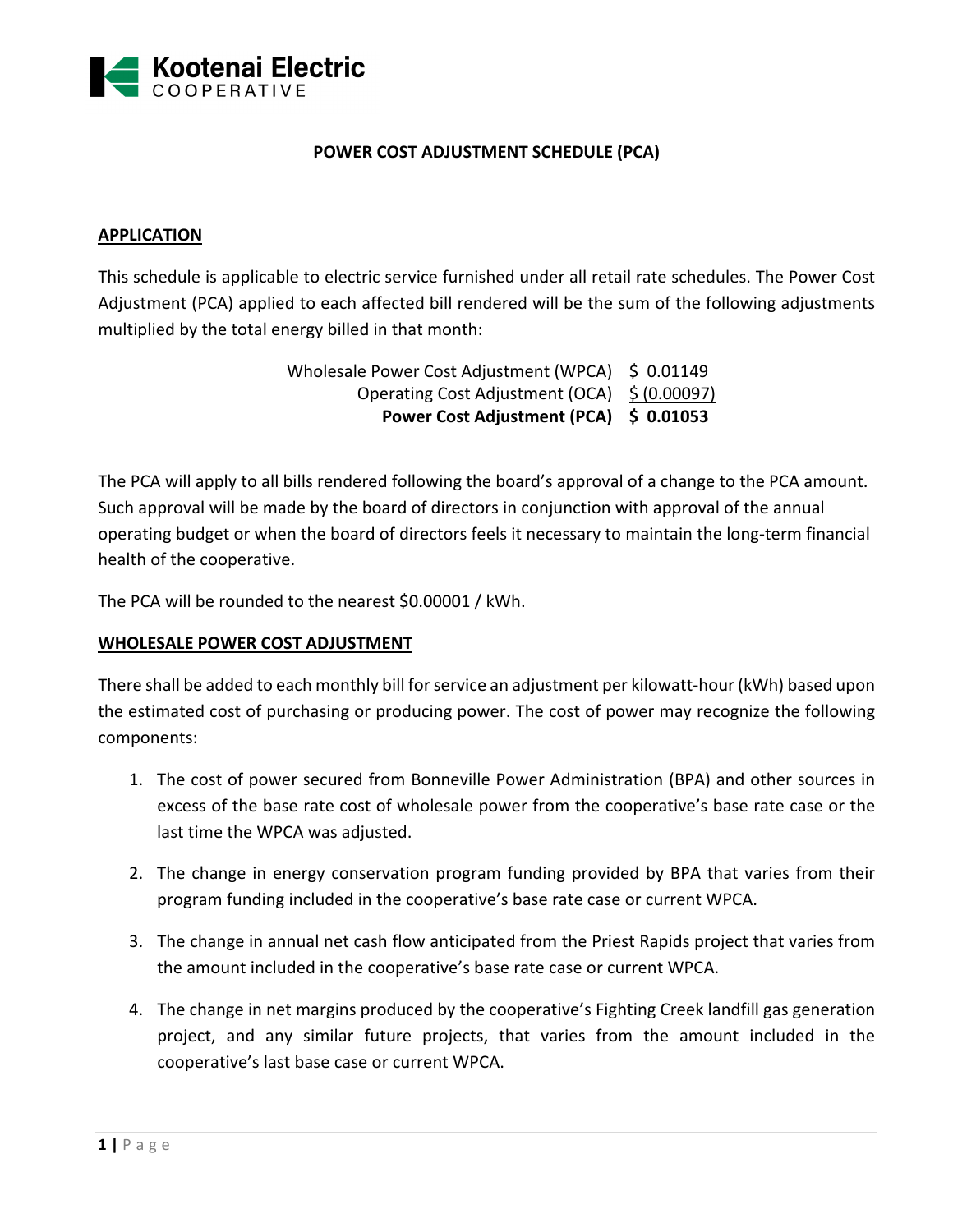

- 5. A periodic adjustment to account for any over or under recovery in prior periods at the discretion of the board of directors. This may include adjustments necessary to reconcile differences between estimated and actual power costs and member consumption.
- 6. The monthly WPCA per kWh will be determined as follows:

Wholesale Power Cost Adjustment (WPCA<sub>T</sub>) = (I\*B) ± ((R±C±F±S)/E) + WPCA<sub>T-1</sub>

Where:

I = The anticipated percent change in BPA and other sources per kWh cost for the budget period, not currently in rates;

R = The change in annual net cash flow anticipated from the Priest Rapids project that varies from the amount included in the base rate case or current WPCA;

C = The change in energy conservation program funding provided by BPA that varies from their program design included in the base rate case or current WPCA;

F = The change in net margins produced by the cooperative's Fighting Creek landfill gas generation project and any similar future projects that varies from the amount included in the base rate case or current WPCA;

E = The total kWh forecasted to be sold during the following calendar year;

B = The base rate from the first calendar year following the base rate case;

S = A periodic adjustment to adjust for the variance in I, R, C, E and F recovery in previous periods. Over‐recovery adjustments are subtractive and under‐recovery adjustments are additive.

T = Future rate year

 $WPCA_{T-1} = Current PCA rate$ 

### **OPERATING COST ADJUSTMENT**

There shall be added to each monthly bill for service an adjustment per kilowatt‐hour (kWh) as a result of sustained changes in non‐power supply related revenues and expenses over time.

1. The cooperative has established an objective to manage financial performance within the following parameters: